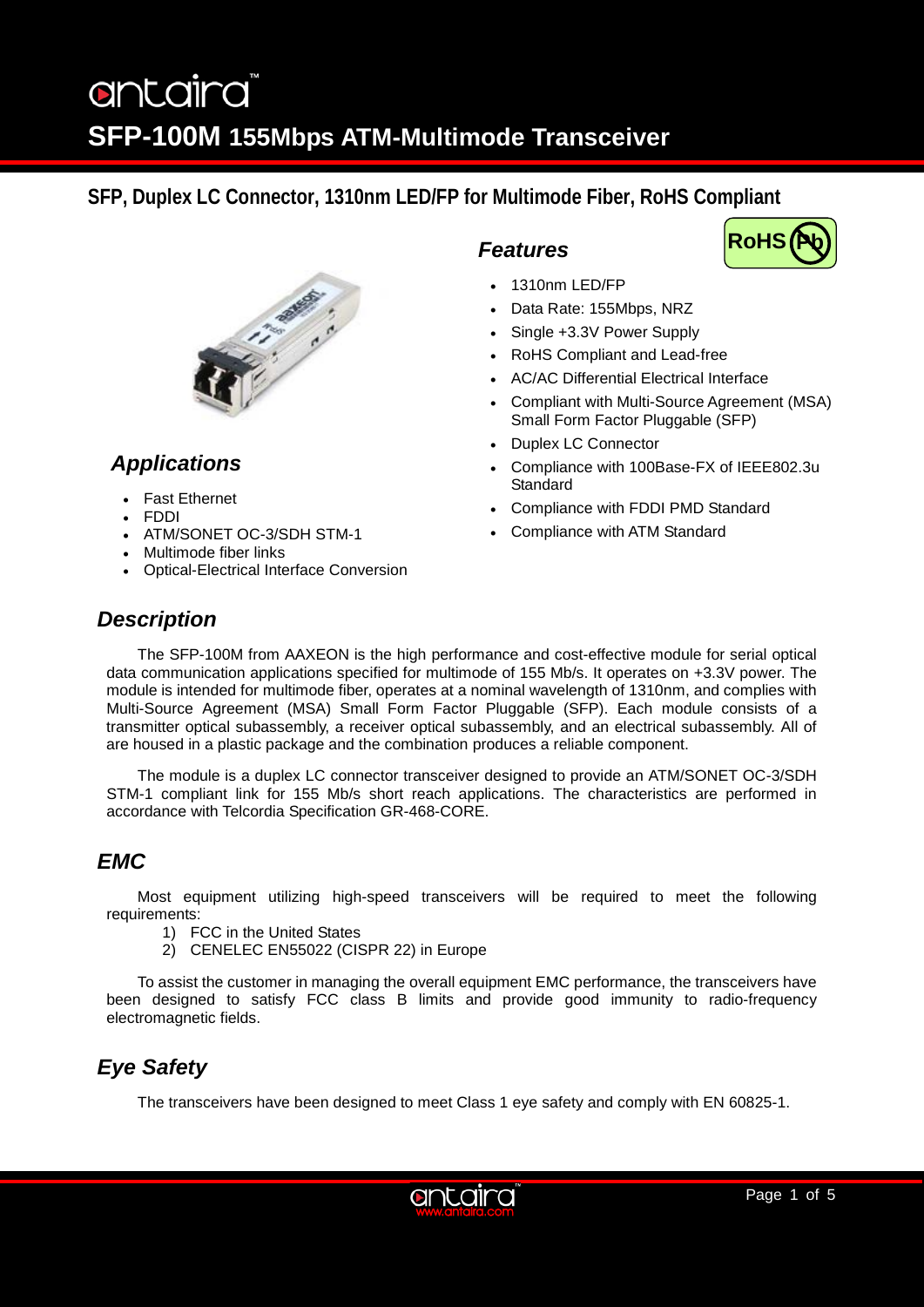## *Product Information*

| <b>Model Number</b> | <b>Operating Voltage</b><br>& SD Output | <b>Distance</b> | <b>Wavelength</b> | <b>Output Power</b> | <b>Sensitivity</b> |
|---------------------|-----------------------------------------|-----------------|-------------------|---------------------|--------------------|
| <b>SFP-100M</b>     | 3.3V TTL AC/AC                          | 2 km            | 1310 nm           | $-19 \sim -14$ dBm  | <-32 dBm           |

### **ABSOLUTE MAX RATINGS**

| <b>PARAMETER</b>       | <b>SYMBOI</b>  | <b>MIN</b> | <b>MAX</b> | UNIT    | NOTE |
|------------------------|----------------|------------|------------|---------|------|
| Storage<br>lemperature |                | -40        | 85         | $\circ$ |      |
| Supply<br>Voltage      | V rr<br>$\sim$ |            |            |         |      |

#### **OPERATING CONDITIONS**

| <b>PARAMETER</b>           | <b>SYMBOL</b> | MIN. | TYP. | MAX. | UNIT | <b>NOTE</b> |
|----------------------------|---------------|------|------|------|------|-------------|
| Case Operating Temperature |               |      |      |      | ഻    |             |
| Supply Voltage             | ′cc           | ◡. ៲ |      | 3.5  |      |             |
| Data Input Voltage Swing   | V IC          | 400  |      | 1600 | m٧   |             |

### **ELECTRICAL CHARACTERISTICS**

| <b>PARAMETER</b>                          | <b>SYMBOL</b>             | <b>MIN</b>           | <b>MAX</b>       | UNIT | <b>NOTE</b> |
|-------------------------------------------|---------------------------|----------------------|------------------|------|-------------|
| <b>Transmitter</b>                        |                           |                      |                  |      |             |
| <b>Transmitter Supply Current</b>         | Ісст                      |                      | 140              | mA   |             |
| Tx Disable Input Voltage - Low            | Vı∟                       | 0                    | 0.8              |      |             |
| Tx_ Disable Input Voltage - High          | Vıн                       | 2.0                  | Vcc              |      |             |
| Tx_Fault Output Voltage - Low             | Vol                       | 0                    | 0.8              |      |             |
| Tx_ Fault Output Voltage - High           | Ѵѹ                        | 2.0                  | Vcc              |      |             |
| <b>Receiver</b>                           |                           |                      |                  |      |             |
| <b>Receiver Supply Current</b>            | $\mathsf{I}_\mathsf{CCR}$ |                      | 100              | mA   |             |
| Receiver Data Output Differential Voltage | V <sub>OD</sub>           | 0.4                  | 1.3              |      |             |
| Rx LOS Output Voltage - Low               | Vol                       | 0                    | 0.8              |      |             |
| Rx_LOS Output Voltage - High              | Ѵѹ                        | 2.0                  | Vcc              |      |             |
| MOD_DEF (1), MOD_DEF (2) - Low            | $V_{IL}$                  | $-0.6$               | $Vec \times 0.3$ |      |             |
| MOD_DEF (1), MOD_DEF (2) - High           | V <sub>IH</sub>           | $\rm Vcc \times 0.7$ | $Vec + 0.5$      |      |             |

### **TRANSMITTER ELECTRO-OPTICAL CHARACTERISTICS**

| <b>PARAMETER</b>            | <b>SYMBOL</b> | <b>MIN</b> | TYP.                                    | <b>MAX</b> | <b>UNIT</b> | <b>NOTE</b> |
|-----------------------------|---------------|------------|-----------------------------------------|------------|-------------|-------------|
| <b>Optical Output Power</b> | Po            | $-19$      | $-17$                                   | $-14$      | dBm         |             |
| <b>Extinction Ratio</b>     | ER            | 8.2        |                                         |            | dB          |             |
| Center Wavelength           | $\Lambda_{c}$ | 1270       |                                         | 1360       | nm          |             |
| Spectral Width (FWHM)       | Δλ            |            |                                         | 200        | nm          |             |
| Optical Rise time (10%-90%) |               |            |                                         | 3.0        | ns p-p      |             |
| Optical Fall time (10%-90%) |               |            |                                         | 3.0        | ns p-p      |             |
| Output Eye                  |               |            | Compliant with ITU recommendation G.957 |            |             |             |

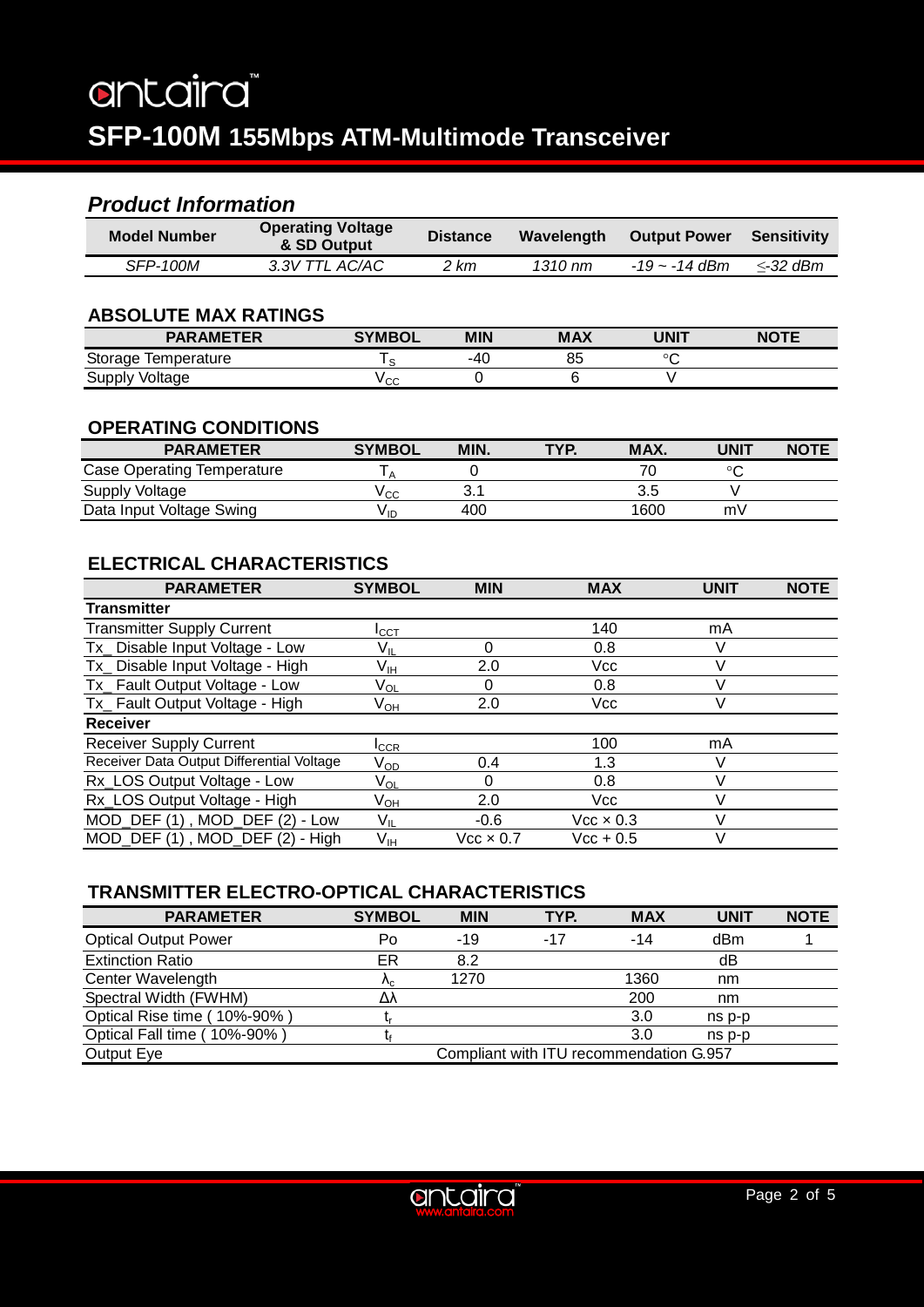# antaira **SFP-100M 155Mbps ATM-Multimode Transceiver**

### **RECEIVER ELECTRO-OPTICAL CHARACTERISTICS**

| <b>PARAMETER</b>            | <b>SYMBOL</b>           | <b>MIN</b> | TYP. | <b>MAX</b> | <b>UNIT</b> | <b>NOTE</b> |
|-----------------------------|-------------------------|------------|------|------------|-------------|-------------|
| Maximum Input Optical Power | $P_{\text{max}}$        | $-14$      |      |            | dBm         |             |
| <b>Receiver Sensitivity</b> | $P_{min}$               |            | -34  | $-32$      | dBm         |             |
| <b>Operating Wavelength</b> |                         | 1100       |      | 1600       | nm          |             |
| Loss of Signal - Asserted   | $P_A$                   | -45        |      |            | dBm         |             |
| Loss of Signal - Deasserted | $\mathsf{P}_\mathsf{D}$ |            |      | -31        | dBm         |             |
| Loss of Signal - Hysterisis | $P_{D}$ - $P_{A}$       | 0.5        |      |            | dB          |             |

#### **Notes:**

1.Measured average power coupled into 62.5/125μm, 0.275 NA graded index multimode fiber.

2. Measured with  $2^{23}$ -1 PRBS at BER<10<sup>-10</sup>

### **TIMING CHARACTERISTICS**

| <b>PARAMETER</b>                                   | <b>SYMBOL</b>         | <b>MIN</b> | TYP. | <b>MAX</b> | <b>UNIT</b> | <b>NOTE</b> |
|----------------------------------------------------|-----------------------|------------|------|------------|-------------|-------------|
| TX_DISABLE Assert Time                             | t off                 |            |      | 10         | μs          |             |
| TX_DISABLE Negate Time                             | t on                  |            |      |            | ms          |             |
| Time to initialize, include reset of TX FAULT      | t init                |            |      | 300        | ms          |             |
| TX FAULT from fault to assertion                   | t fault               |            |      | 100        | μs          |             |
| TX_DISABLE time to start reset                     | t reset               | 10         |      |            | μs          |             |
| Receiver Loss of Signal Assert Time (off to<br>on) | $t_{A,RX}$ LOS        |            |      | 100        | μs          |             |
| Receiver Loss of Signal Assert Time (on to<br>off) | I <sub>D.RX LOS</sub> |            |      | 100        | μs          |             |

## *BLOCK DIAGRAM OF TRANSCEIVER*



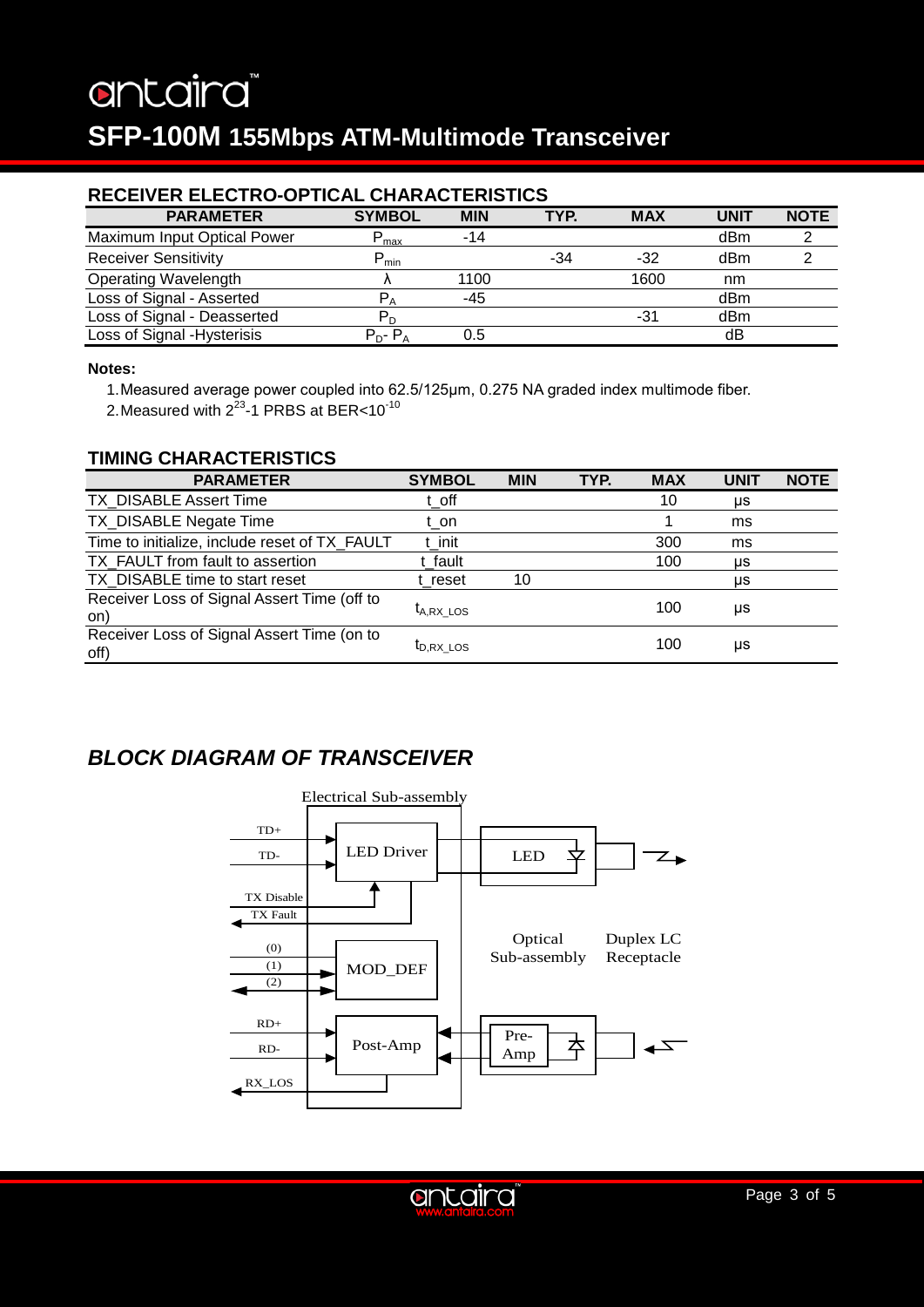## antaira **SFP-100M 155Mbps ATM-Multimode Transceiver**

## *PIN OUT DIAGRAM OF TRANSCEIVER*



Top of Board Buttom of Board (As Viewed through Top of Board

### *PIN OUT TABLE*

| Pin               | <b>Symbol</b>     | <b>Functional Description</b>                         |
|-------------------|-------------------|-------------------------------------------------------|
| 1                 | VeeT              | <b>Transmitter Ground</b>                             |
| $\overline{2}$    | <b>TX Fault</b>   | Transmitter Fault Indication (Not Connected)          |
| 3                 | <b>TX Disable</b> | Transmitter Disable – Module disables on high or open |
| 4                 | $MOD-DEF(2)$      | Module Definition 2 - Two wire serial ID interface    |
| 5                 | MOD-DEF(1)        | Module Definition 1 – Two wire serial ID interface    |
| 6                 | $MOD-DEF(0)$      | Module Definition 0 – Grounded in module              |
| 7                 | Rate Select       | Not Connected                                         |
| 8                 | <b>LOS</b>        | Loss of Signal                                        |
| 9                 | VeeR              | <b>Receiver Ground</b>                                |
| 10                | VeeR              | <b>Receiver Ground</b>                                |
| 11                | VeeR              | <b>Receiver Ground</b>                                |
| $12 \overline{ }$ | RD-               | Inverse Received Data Out                             |
| 13                | $RD+$             | Received Data Out                                     |
| 14                | VeeR              | <b>Receiver Ground</b>                                |
| 15                | <b>VccR</b>       | <b>Receiver Power</b>                                 |
| 16                | VccT              | <b>Transmitter Power</b>                              |
| 17                | VeeT              | <b>Transmitter Ground</b>                             |
| 18                | $TD+$             | <b>Transmitter Data In</b>                            |
| 19                | TD-               | Inverse Transmitter Data In                           |
| 20                | VeeT              | <b>Transmitter Ground</b>                             |